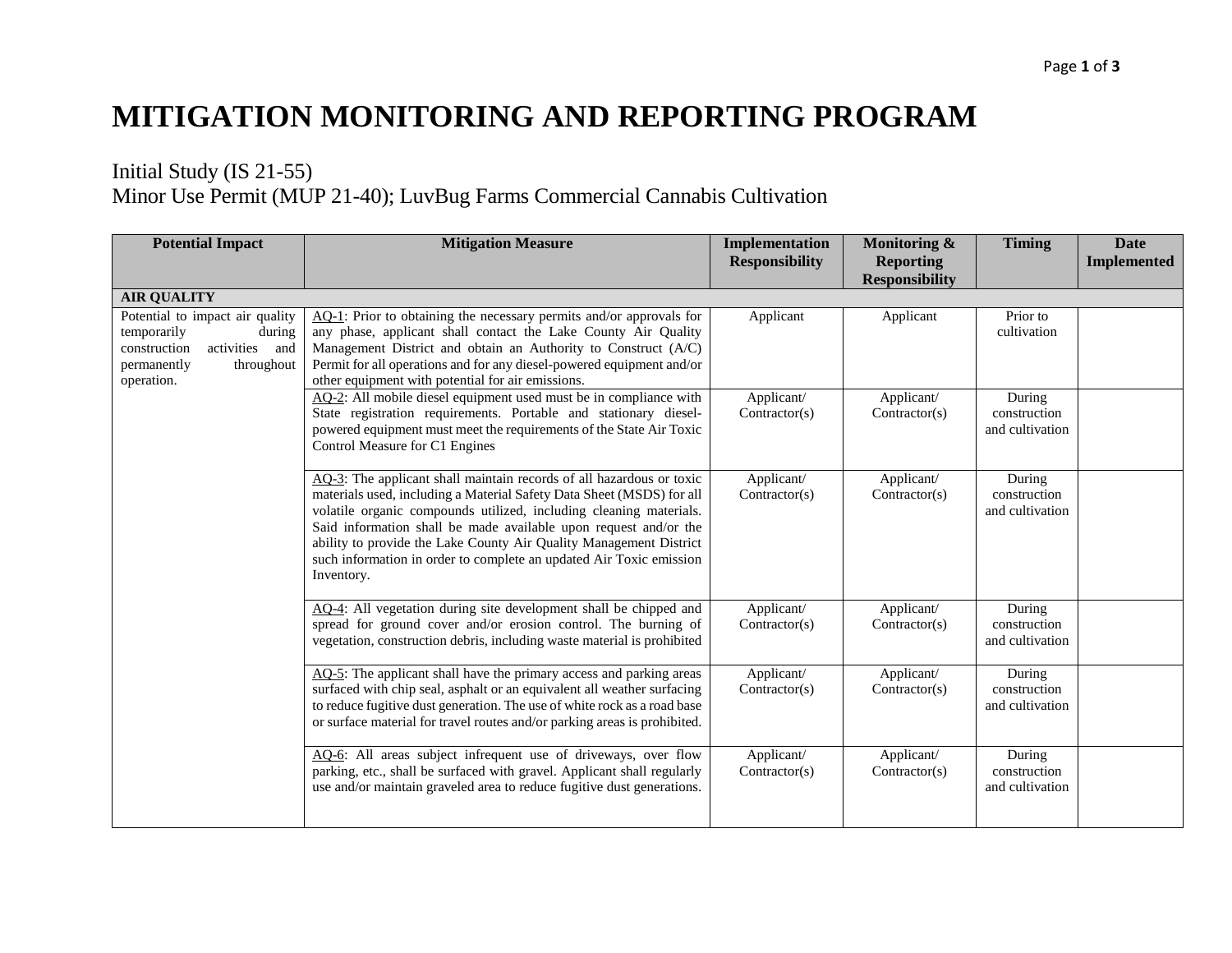| <b>BIOLOGICAL RESOURCES</b>                                                                                                                                                                                                                                    |                                                                                                                                                                                                                                                                                                                                                                                                                                                                                                                                                                                                                                                                        |                                           |                                           |                                                                                                       |  |
|----------------------------------------------------------------------------------------------------------------------------------------------------------------------------------------------------------------------------------------------------------------|------------------------------------------------------------------------------------------------------------------------------------------------------------------------------------------------------------------------------------------------------------------------------------------------------------------------------------------------------------------------------------------------------------------------------------------------------------------------------------------------------------------------------------------------------------------------------------------------------------------------------------------------------------------------|-------------------------------------------|-------------------------------------------|-------------------------------------------------------------------------------------------------------|--|
| The project has some potential<br>to impact species identified as a<br>candidate, sensitive, or special<br>status species.                                                                                                                                     | BIO-1: Before any further vegetation removal occurs a certified<br>biologist shall survey the disturbed areas for vegetation and wildlife.<br>Erosion control materials are to be used upslope of identified sensitive<br>habitats.<br>BIO-2: Applicant is to remove non-native species within the special-                                                                                                                                                                                                                                                                                                                                                            | Applicant/<br>Contractor(s)<br>Applicant/ | Applicant/<br>Contractor(s)<br>Applicant/ | Prior to and<br>during site<br>development<br>and<br>construction;<br>life of project<br>Prior to and |  |
|                                                                                                                                                                                                                                                                | status habitat by hand each Spring per survey recommendations listed<br>in the Botanical Assessment prepared by Pinecrest Environmental<br>Consulting.                                                                                                                                                                                                                                                                                                                                                                                                                                                                                                                 | Contractor(s)                             | Contractor(s)                             | during site<br>development<br>and<br>construction;<br>life of project                                 |  |
| <b>CULTURAL / TRIBAL RESOURCES</b>                                                                                                                                                                                                                             |                                                                                                                                                                                                                                                                                                                                                                                                                                                                                                                                                                                                                                                                        |                                           |                                           |                                                                                                       |  |
| The project has some potential<br>to impact cultural / tribal<br>The<br>following<br>resources.<br>mitigation measures are added<br>to limit the potential impacts on<br>cultural and tribal resources                                                         | CUL-1: Should any archaeological, paleontological, or cultural<br>materials be discovered during site development, all activity shall be<br>halted in the vicinity of the find(s), the overseeing Tribe shall be<br>notified, and a qualified archaeologist retained to evaluate the find(s)<br>and recommend mitigation procedures, if necessary, subject to the<br>approval of the Community Development Director. Should any human<br>remains be encountered, they shall be treated in accordance with<br>Public Resources Code Section 5097.98 and with California Health<br>and Safety Code section 7050.5.                                                       | Applicant/<br>Contractor(s)               | Applicant/<br>Contractor(s)               | Prior to and<br>during site<br>development<br>and<br>construction;<br>life of project                 |  |
|                                                                                                                                                                                                                                                                | CUL-2: All employees shall be trained in recognizing potentially<br>significant artifacts that may be discovered during ground disturbance.<br>If any artifacts or remains are found, the Middletown Rancheria or<br>other local overseeing Tribe shall immediately be notified; a licensed<br>archaeologist shall be notified, and the Lake County Community<br>Development Director shall be notified of such finds.                                                                                                                                                                                                                                                 | Applicant/<br>Contractor(s)               | Applicant/<br>Contractor(s)               | Prior to and<br>during site<br>development<br>and<br>construction;<br>life of project                 |  |
| <b>NOISE</b>                                                                                                                                                                                                                                                   |                                                                                                                                                                                                                                                                                                                                                                                                                                                                                                                                                                                                                                                                        |                                           |                                           |                                                                                                       |  |
| The proposed project will not<br>have any adverse effect on the<br>noise. However, the future<br>project may create short-term<br>increases in ambient noise<br>levels to uncomfortable levels<br>during project preparation,<br>construction, and operations. | NOI-1: The maximum non-construction related sounds levels shall not<br>exceed levels of 55 dBA between the hours of 7:00AM to 10:00PM and<br>45 dBA between the hours of 10:00PM to 7:00AM within residential<br>areas at the property lines<br>NOI-2: All construction activities including engine warm-up shall be<br>limited Monday through Friday, between the hours of 7:00am and<br>7:00pm to minimize noise impacts on nearby residents. Back-up beepers<br>shall be adjusted to the lowest allowable levels.<br>NOI-3: The maximum one-hour equivalent sound pressure received by<br>a receiving property or receptor (dwelling, hospital, school, library, or | Applicant/<br>Contractor(s)               | Applicant/<br>Contractor(s)               | During site<br>development<br>and operation                                                           |  |